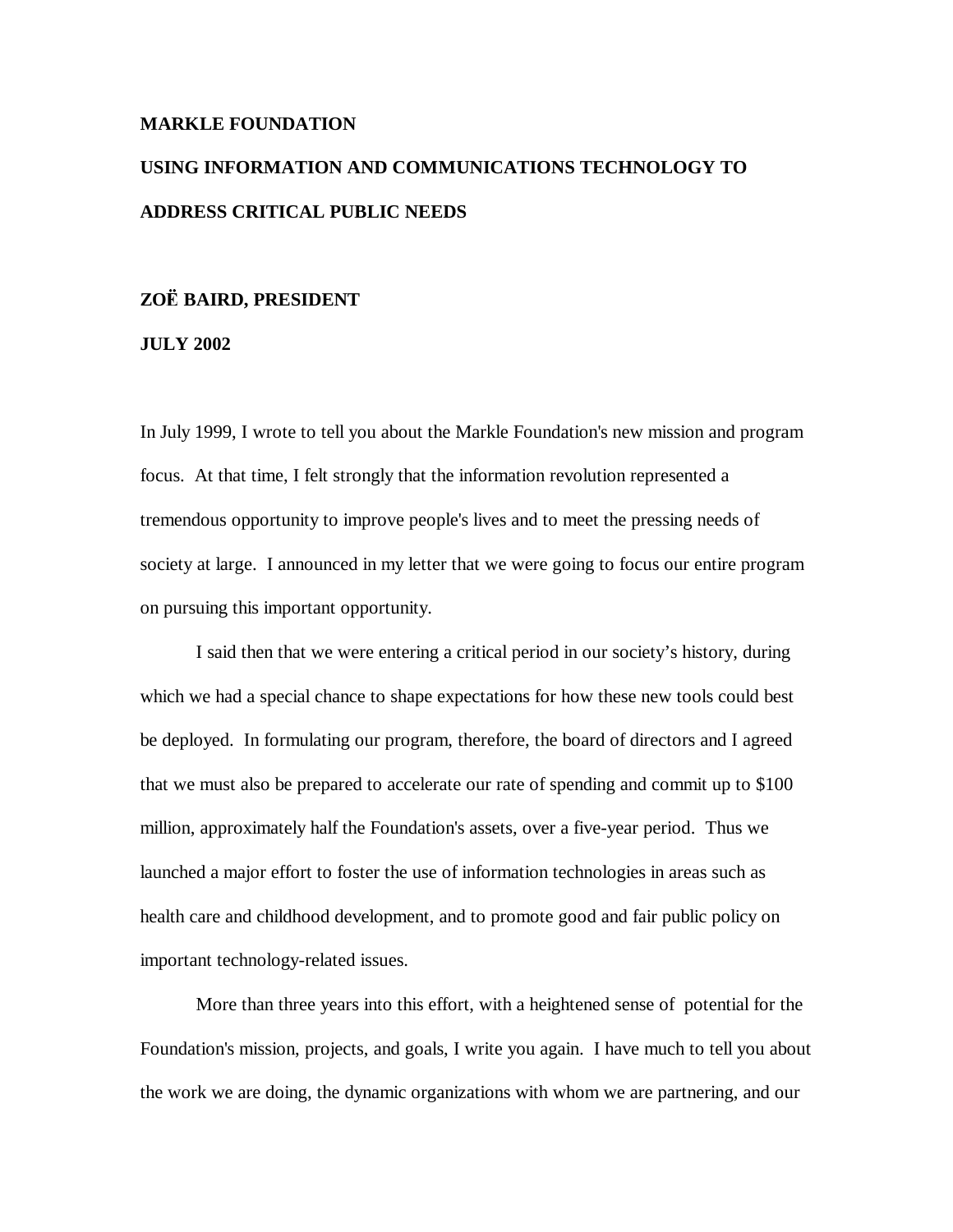own approach to philanthropy that we are developing. Within the context of dramatic and grave changes in the world, and great volatility within the information sector itself, I also want to share some thoughts on where we are headed as an information society, where we see public need emerging, and where we plan to focus our energies in the future.

Together with our partners, and functioning increasingly as an operating entity to create models for long-term change, we believe we are making a substantial contribution in key areas of need. This includes working to bring developing nations into the global information society, improving health care through consumer technology, deploying information and communications technology to enhance national security and protect liberty, developing sound policies that promote innovation in the networked society, and creating new interactive learning experiences for children.

#### **HEIGHTENED FOCUS IN A CHANGED WORLD**

Three years ago, I wrote in an atmosphere of excitement and boundless possibility stemming from a booming domestic digital economy that was rapidly transforming economic, social and political life around the world. I wrote you that at Markle we felt a sense of urgency to act before the new became mainstream, and expectations became fixed. The economic decline in the technology marketplace has altered significantly the environment in which we initially sought to have an impact, rendering more challenging our opportunity to formulate models for the future of technology in the public interest. At the same time, the bursting of the bubble, and the impact on the worldwide economic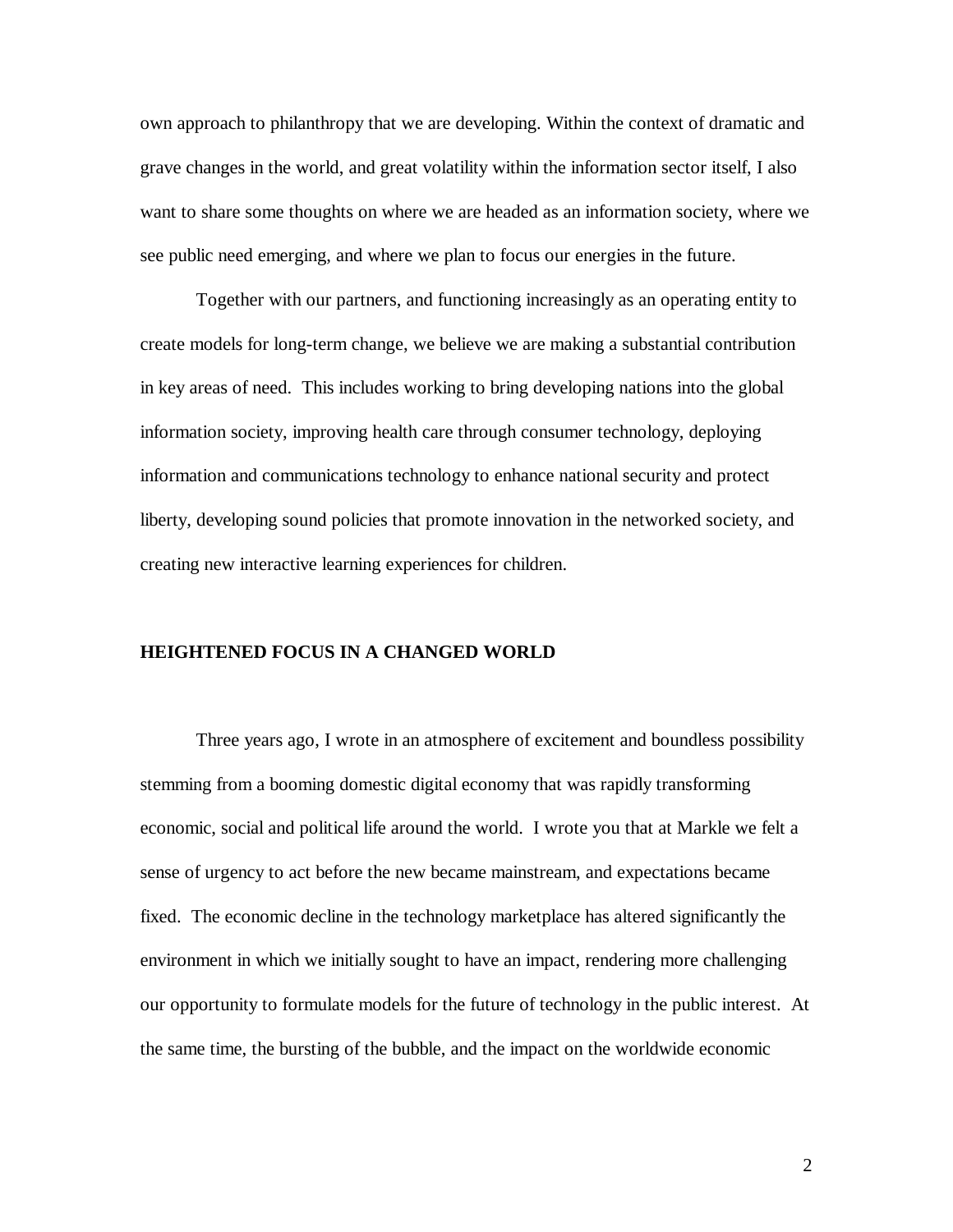slump that followed, demonstrated clearly that global interdependence carries liabilities as well as benefits.

This reality was born out even more starkly on September 11, 2001. The events of that day showed the world that the transnational, networked structure of the Internet had found its evil counterpart in fluid, stateless terrorist organizations that could successfully exploit the openness of our liberal society as a point of vulnerability.

At Markle, we have been deeply committed to a peaceful transition from a geographically bordered order of things to a new, networked and borderless global society. Current international affairs have underscored the urgent, difficult and broadbased work that is required for us to live in a peaceful, prosperous global society. Indeed, amid great uncertainty about the future, one thing is certain: we are living in an increasingly interdependent world, in which the economic, social, environmental and political well being of individual nations and regions is dependent upon that of other nations and regions around the globe. Conversely, individual governments alone lack the ability to address many of the issues before us, including flows of trade and investment, protection of public values in decisions about the Internet, terrorism and cybercriminals, and infectious disease that can spread silently across borders.

Much of this interdependence is driven by the borderless interconnection of information technology. This technology -- the way it is developed, adopted, deployed, accessed and controlled -- can play a profound role in realizing our hopes for the future. People in the United States and the world over face challenges and opportunities that can be met and realized through innovative, broad minded use of such technologies -- and equally innovative, broadminded policy.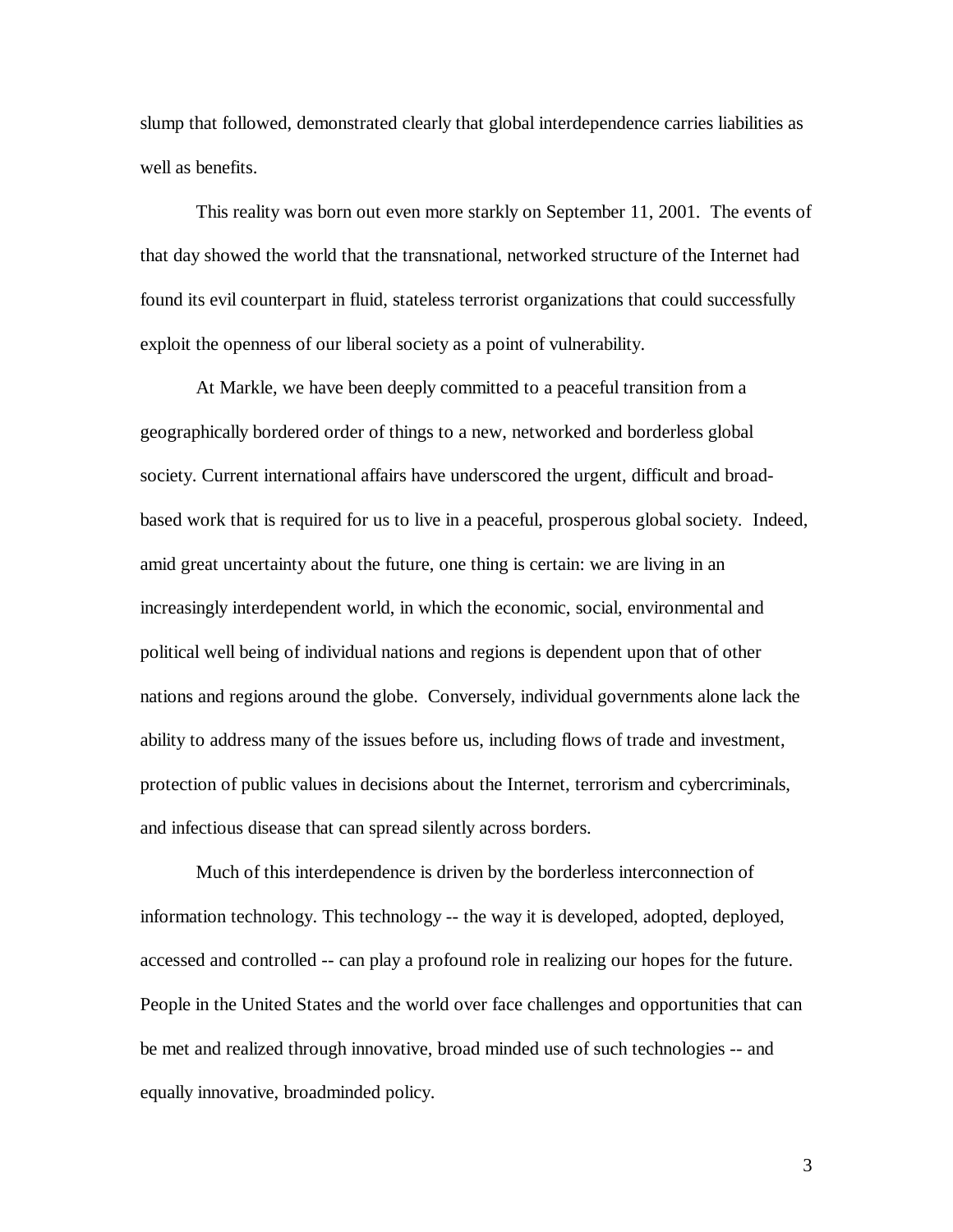And so, for us at Markle, changes in the environment underscore the importance of our basic mission, both at home and abroad, to try to accelerate the use of information and communications technologies to address critical public needs. World events have converged in a way that, I believe, makes this mission more vital then ever.

# **THE SHIFTING DOMESTIC ENVIRONMENT**

The terrorist acts of last year came on the heels of dramatic changes in the markets that had been fueling unprecedented technological and economic growth. In my last letter, I referred to those markets and to the emerging media environment as something of a Wild West and to the boom in Internet-related business activity as a Gold Rush. Things are of course different today, and economic changes have had a real impact on our work. There are fewer funds for innovative experiments with businesses that can serve public needs, and there is less openness to new commercial models for the deployment of technologies.

As I suggested back in 1999, consolidation within the information industry was inevitable, and the deflation of the dot com bubble has of course only accelerated the process. The pace of consolidation means that commercial models for digital technology and expectations for its use are becoming ever more entrenched and that decisions about its applications are in fewer and fewer hands.

Nevertheless, the new economic climate does not spell an end to the digital revolution -- just as the stock market crashes of prior decades did not represent the end of the industrial revolution. We are still living in a period with great potential for innovation, creativity and change. New technological, commercial and philanthropic opportunities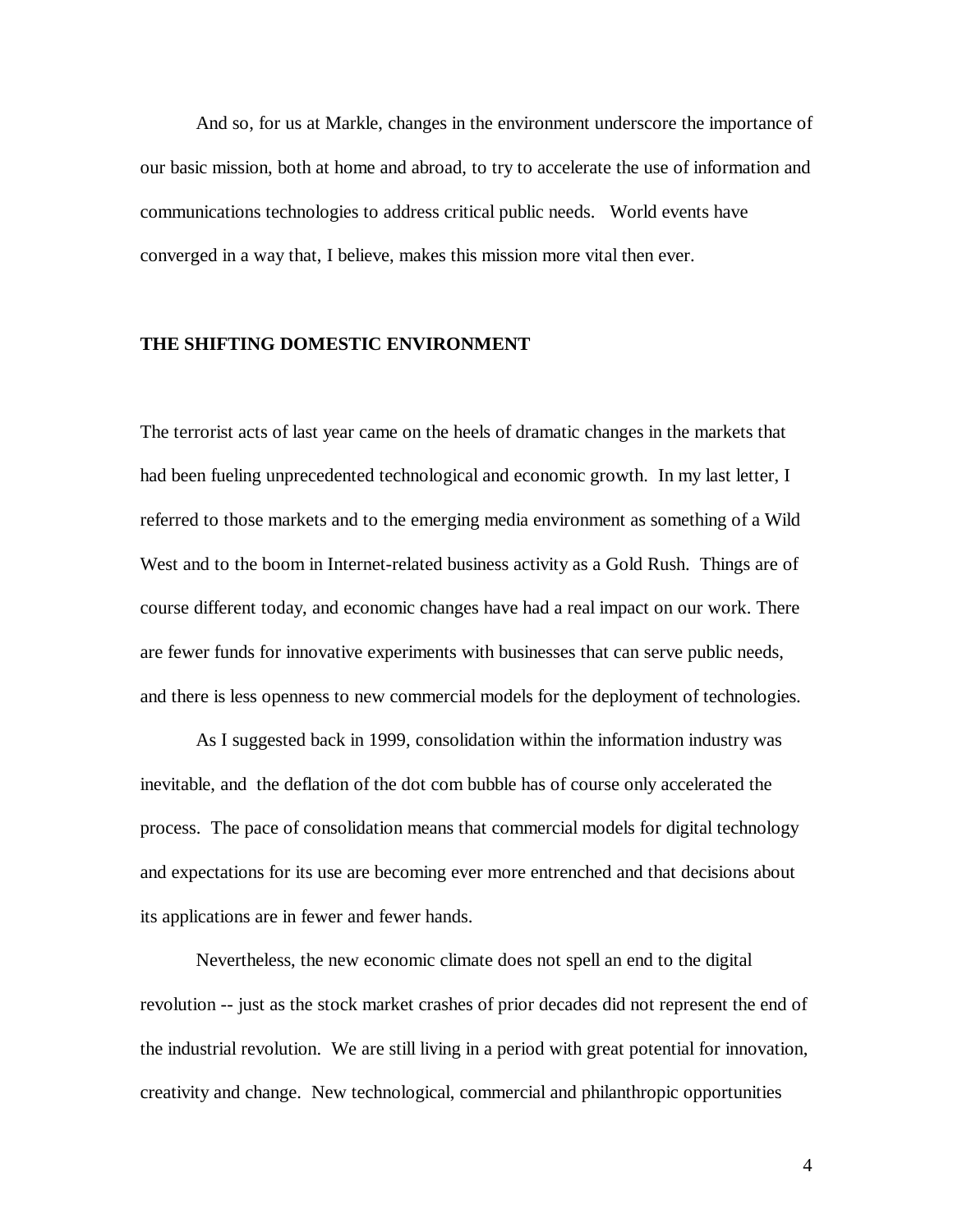still exist. Perhaps most importantly, there is growing interest and excitement in the possibility of new approaches to public interest issues -- within both the nonprofit and forprofit sectors, and within governmental and academic arenas.

# **GLOBAL OPPORTUNITY AND RISK**

The international picture is complex. One of the central notions behind the idea of globalization is the way that digital networks eliminate geographical borders. Markets and marketplaces, ideas and information, and in some senses, even people, are said to exist and function in a cyberspace that is free of physical limitations. We cannot have any true form of globalization, however, without returning to certain realities on the ground.

On the global front, technology is spreading rapidly in countries where improved connectivity, information, the free flow of ideas, and access to people and markets can be a great social and economic boon. The use of the wireless technology that will be so important to a networked society is actually higher in many other developed countries than in the United States. Cell phone users have increased worldwide from 11 million in 1990 to an estimated 1 billion in 2002. And since the introduction of the Internet, 530 million people around the world have gone online.

But the numbers have another side: billions of people worldwide who are potential users do not have access to network technology. In 2001, there were 62.25 personal computers for every 100 people in the United States. Worldwide, that figure was 8.4. In Africa, it was 1.06.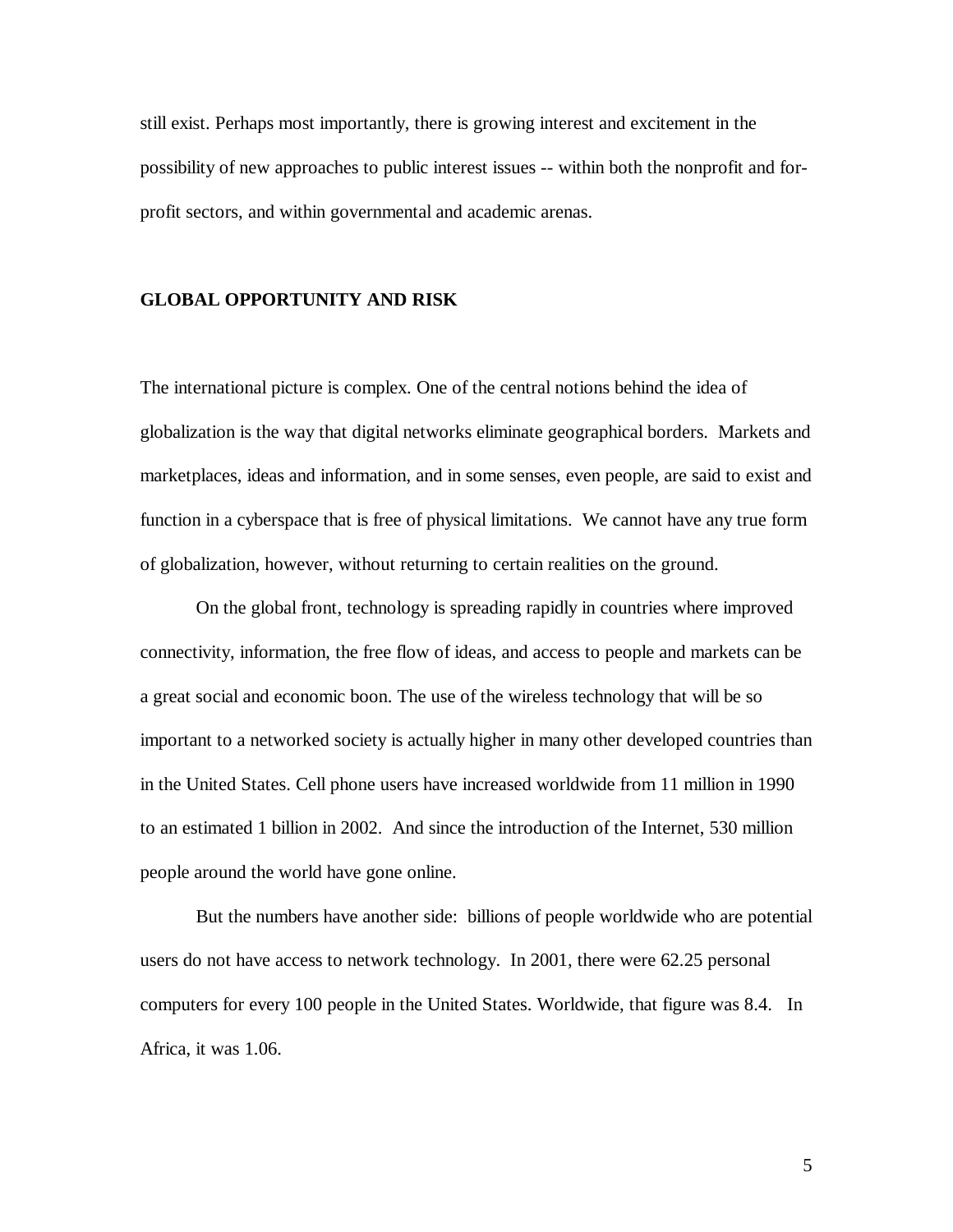Indeed, for many developing countries, networked technology represents a serious risk. If these countries are left behind on the other side of a global digital divide, preexisting economic and social divides between the developing and developed world will only widen. On the other hand, the smart deployment of technology can help address some of the pressing social, medical, educational, environmental and economic needs that have long hindered participation in the developed community. This is a critical opportunity that must be seized.

I believe the most pressing challenge of the 21st century is to assure that the enormous potential benefits of our increasingly global world are shared with all of the world's inhabitants, not just a privileged few. We all -- governments, the private sector, and civil society -- should commit to make the expertise and resources necessary to allow developing countries to harness these technologies to meet their development needs.

# **STRATEGY, OPERATIONS AND TRANSITIONS AT MARKLE**

Working in such a rapidly changing external environment, we ourselves have necessarily embraced change. Indeed, three years ago in my letter to you, I placed a high premium on experimentation and flexibility -- and since then we have evolved greatly according to evolving needs.

When we set out on our new mission, we sought to invest wisely and to leverage our resources through influencing ideas, collaborating across sectors, and supporting projects that could serve as examples and as catalysts for change. To implement this approach, the Foundation began to operate many of its own programs and projects --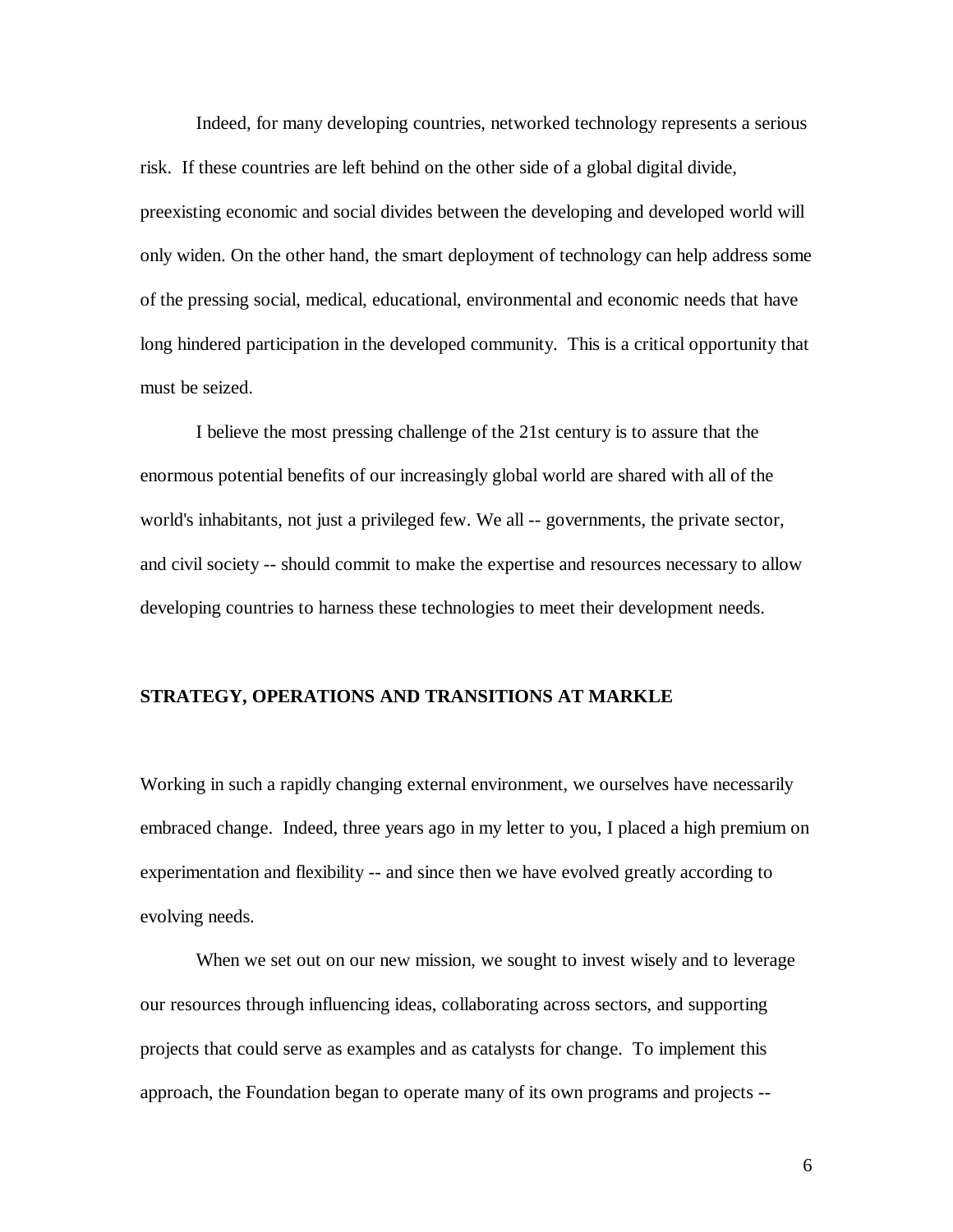making fewer traditional grants, but making major investments and commitments with partners to pursue specific goals within our program areas. We employ a combination of tools that include research, incubation of ideas and public education. We invest in and develop valuable technology solutions and applications, both commercial and nonprofit, which cannot easily succeed in the market unaided.

Markle's method of philanthropy is typified in our activities by the attempt to create catalytic models for change. These are targeted, strategic initiatives intended to identify and demonstrate new approaches to critical issues, and thereby have an influence on solutions to problems, the parties involved, and relevant behavior on an expanding and sustainable basis.

Sometimes Markle acts as the initiator of these catalytic efforts, sometimes as a partner, and sometimes as a facilitator for activities undertaken by others. Our goal, before we approve participation and funding in a given project, is to articulate the model, identify the impact we hope to have, and establish measurable objectives for outcomes - outcomes that we expect will expand understanding of a problem and help generate sustainable solutions.

In 1999, Markle was prepared to invest \$100 million over a period of five years in support of our new program initiatives. I can report now that in the first three years of our plan we have committed more than \$40 million of those funds. Far more than I expected when we began, we have been joined by enthusiastic private and public sector partners whose financial and in-kind efforts have moderated the need to depend solely on our own resources for the work we set out to do. In addition, our outflow of funds has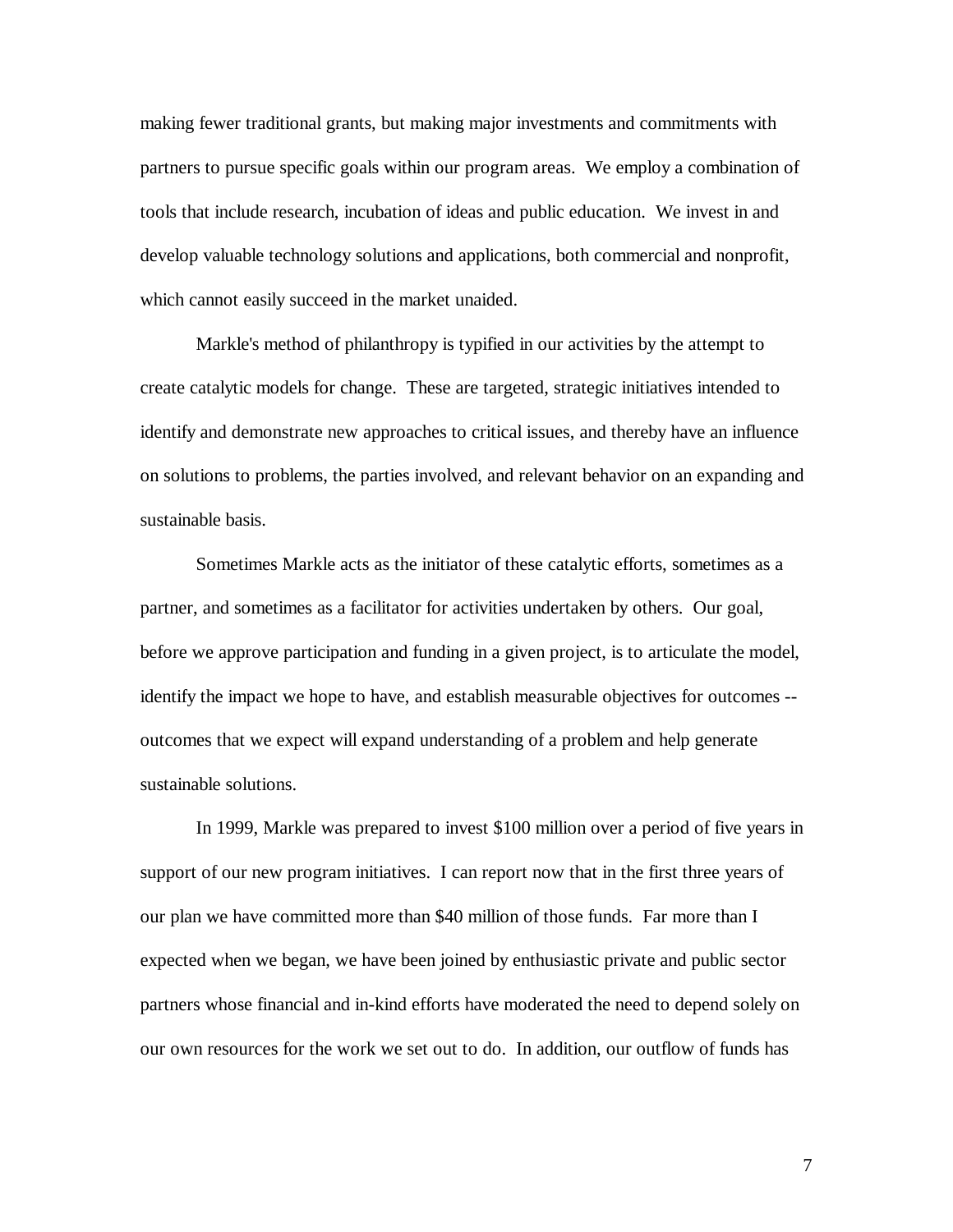been somewhat slowed by market conditions and the care we have taken in forging strategies.

As I have already mentioned, we have taken on new initiatives in international development and in national security. We have also refocused some of our existing efforts. A strategic review of our initial funding activities and incoming proposals, for instance, led us to incorporate our stand-alone Public Engagement program into the Opportunity Fund.

We now manage an expanding and complex portfolio of projects that we believe will have a positive impact on people's lives. We know that these projects will not always succeed, but we also know that experimentation is the hallmark of innovation and success. I am very proud of our work to date and gratified that, with each new day, more people join with us in this work. Let me report on some of it.

# **POLICY FOR A NETWORKED SOCIETY**

Through initiatives in our Policy for a Networked Society program, Markle works to increase public understanding of key information and communication technology policy issues, to enhance the public's voice in such policy arenas, and to achieve technologyrelated policy outcomes that benefit society.

Why is technology policy so important to us? Policy making can seem rarefied, but the issues being debated today will have a direct impact on our lives, our civil liberties, our businesses, our culture and the fairness of our society. New information and communications technologies are fostering profound change within the world's social,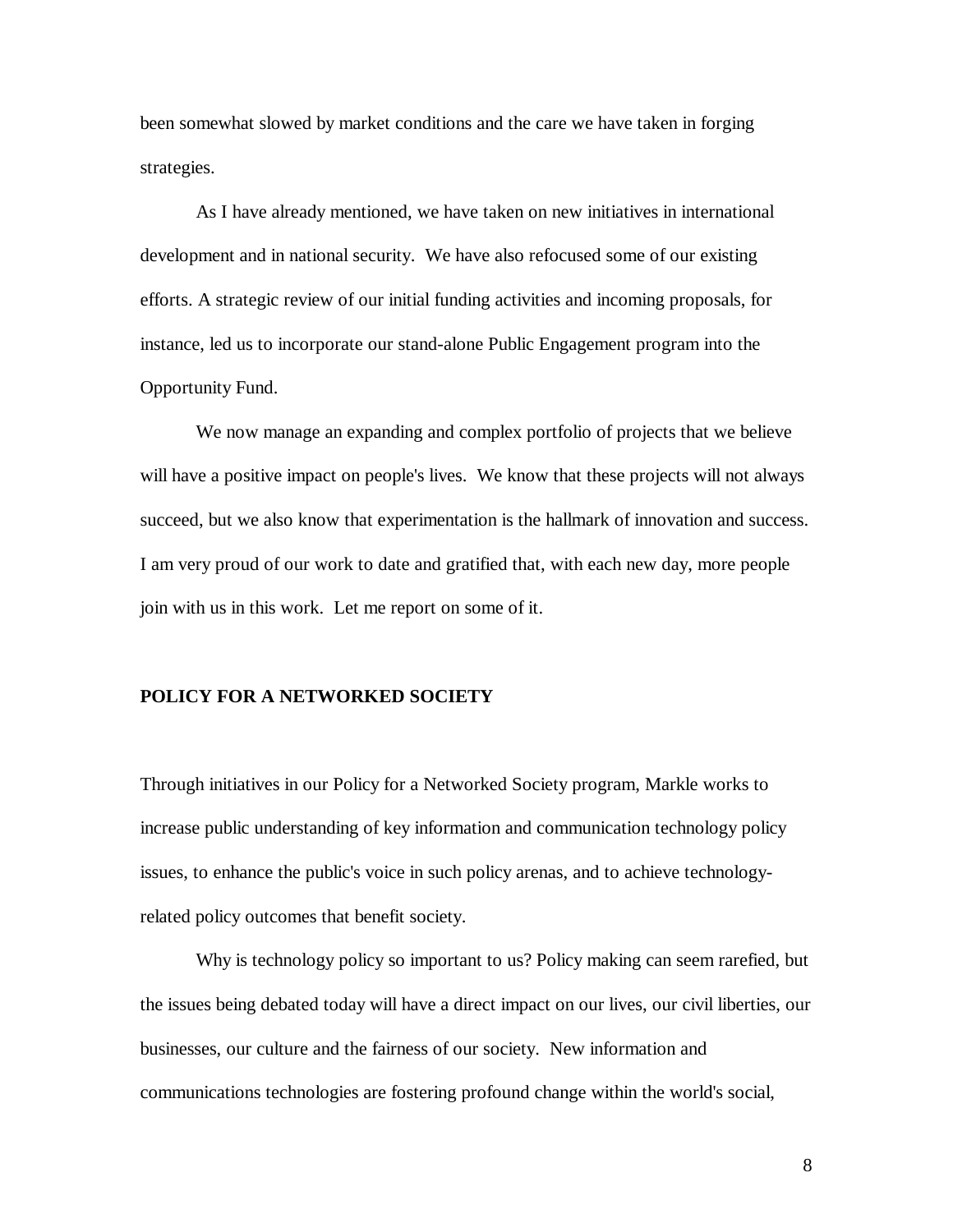political, legal and economic systems. Policy, as much as technology, provides the platform upon which the digital society is built. I believe strongly that in order to create legitimate and sustainable answers to policy questions, the policy arenas, processes and debates must be democratic and inclusive.

Our policy work focuses on four main areas of need: supporting legitimate and sustainable Internet governance; finding solutions to foundational technology policy issues, including preserving innovation, and providing for national security; creating global opportunities to benefit from digital technology; and establishing a public interest infrastructure.

# Supporting Legitimate and Sustainable Internet Governance

Policymakers worldwide are recognizing the need for new modes of governance to address the global challenges posed by networked and digital technology. The ultimate design and structure of these governance systems -- local or global, private or public -- has a profound impact on the public because they partially determine the social and economic impact of new technology. Markle is actively spearheading efforts to develop governance bodies that are inclusive and transparent, accountable and legitimate.

Our work in this area began with an effort to increase public interest and public accountability within the Internet Corporation for Assigned Names and Numbers (ICANN), a leading example of the type of new governing institutions now emerging in the international policy arena. At the request of ICANN and with a coalition of nonprofit organizations including the Center for Democracy and Technology, the Carter Center and Common Cause, Markle supported the direct, democratic election of at-large ICANN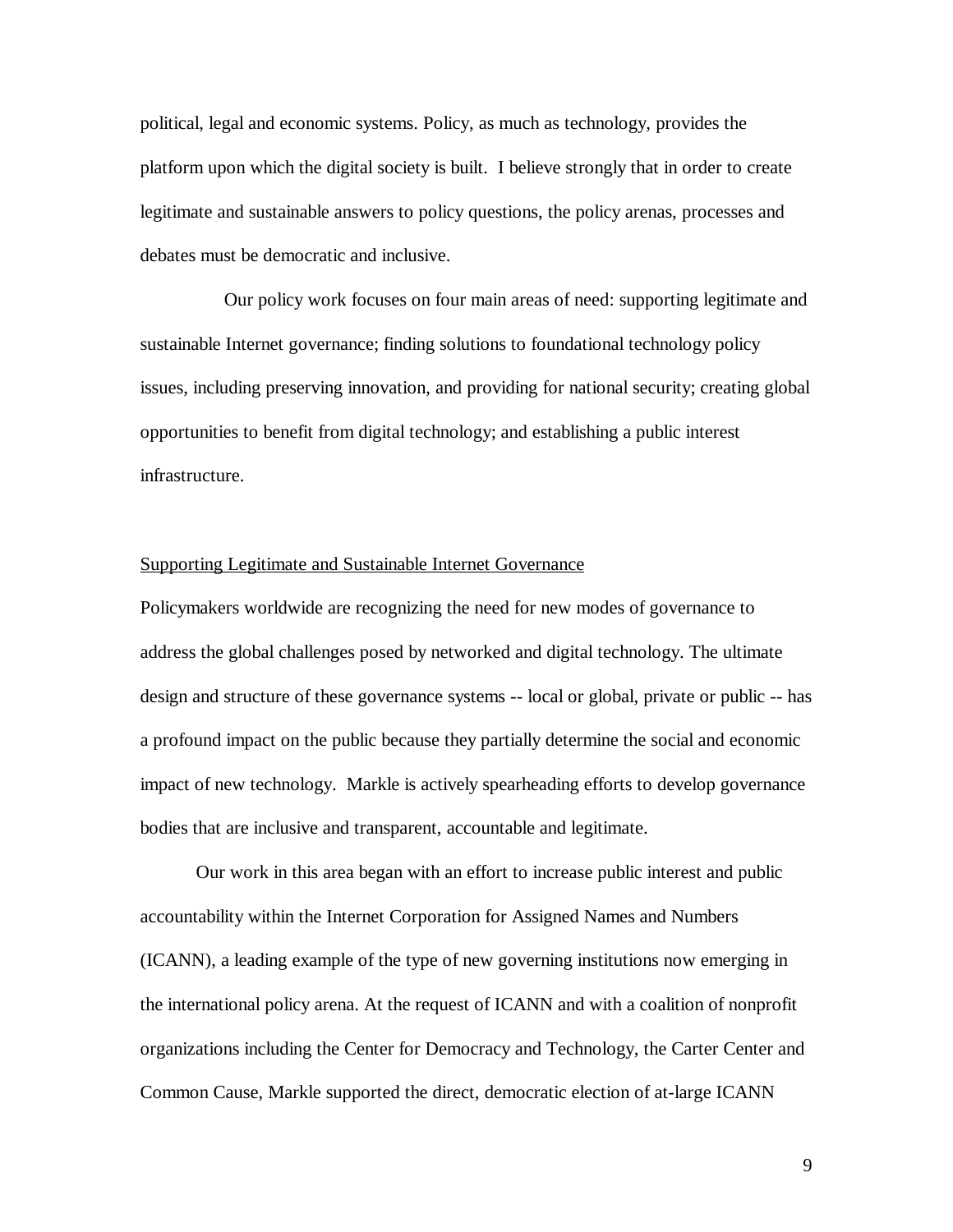directors by Internet users. We also actively promoted research and public debate on critical governance issues facing ICANN.

We now believe that although at-large elections were an important experimental step, they are not the answer to turn ICANN into an effective policy making organization. Amid calls by ICANN's own president to replace at-large board members with government representatives, Markle believes that it is now time to grapple with the complex issues that have emerged from the ICANN experiment and gain a clearer understanding of how to establish more legitimate global policy making bodies. We believe that to make ICANN and other global governance organizations truly effective, multisector representation is key – multisector representation from the developed and developing world, and including not just governments but also nonprofit organizations and the business sector.

In July 2001, our own study, "Toward a Framework for Internet Accountability," showed that the American public shares our belief in multisector involvement in governance bodies such as ICANN. Our future work in this area will be aimed at crafting precisely these kinds of inclusive solutions. We have begun taking a leadership role to create processes at new and traditional policy making venues that model the kinds of inclusive, accountable processes that will be critical to protecting the public interest in the years ahead.

## Finding Solutions to Foundational Technology Policy Issues

In addition to focusing on policy making bodies and processes, Markle policy projects address key public policy issues that we consider to lay the foundation for fulfillment of the public interest. These include preserving innovation and an open networked society,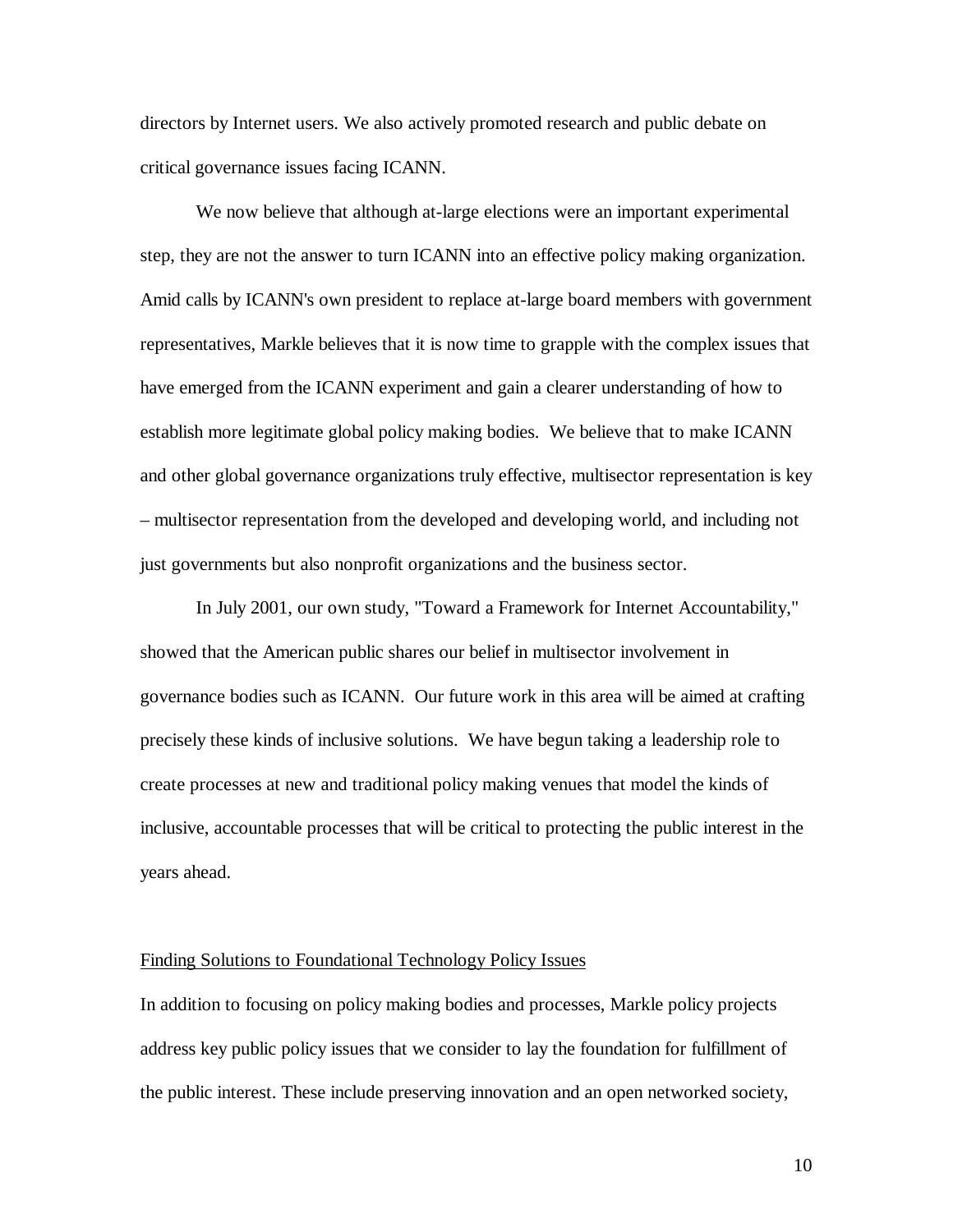balancing national security and civil liberties in the information age, and enabling the adoption of technologies to improve health and health care. Through this work, we also hope to educate and stimulate public debate on critical policy questions—such as intellectual property for both the applications and content layers of the Internet, digital identity, wireless access, consumer protection, illegal and harmful content, privacy issues, domain name disputes -- which will determine how and by whom new technologies are owned, disseminated, regulated and used.

#### Creating Global Opportunities to Benefit from Digital Technology

Markle is working to help developing countries participate fully and share in the benefits of the networked economy and society. There is increasing evidence that information and communications technologies, if used effectively and appropriately to local contexts, can help address some of the most important development challenges faced by societies around the world.

Over the past two years, Markle has been honored to be the nonprofit member of the United States delegation to the Digital Opportunities Task Force (DOT Force), a body created by the leaders of the G-8 nations, and a nonprofit member of the United Nations Information and Communications Technology Task Force. In so doing, Markle has led an effort to ensure that nonprofit organizations and developing countries have a strong voice in these bodies alongside developed country governments and business representatives, a precedent setting result that can inform future global policy making across issues for some time to come. These unique bodies have made important contributions in advancing understanding of the potential role for information and communication technologies in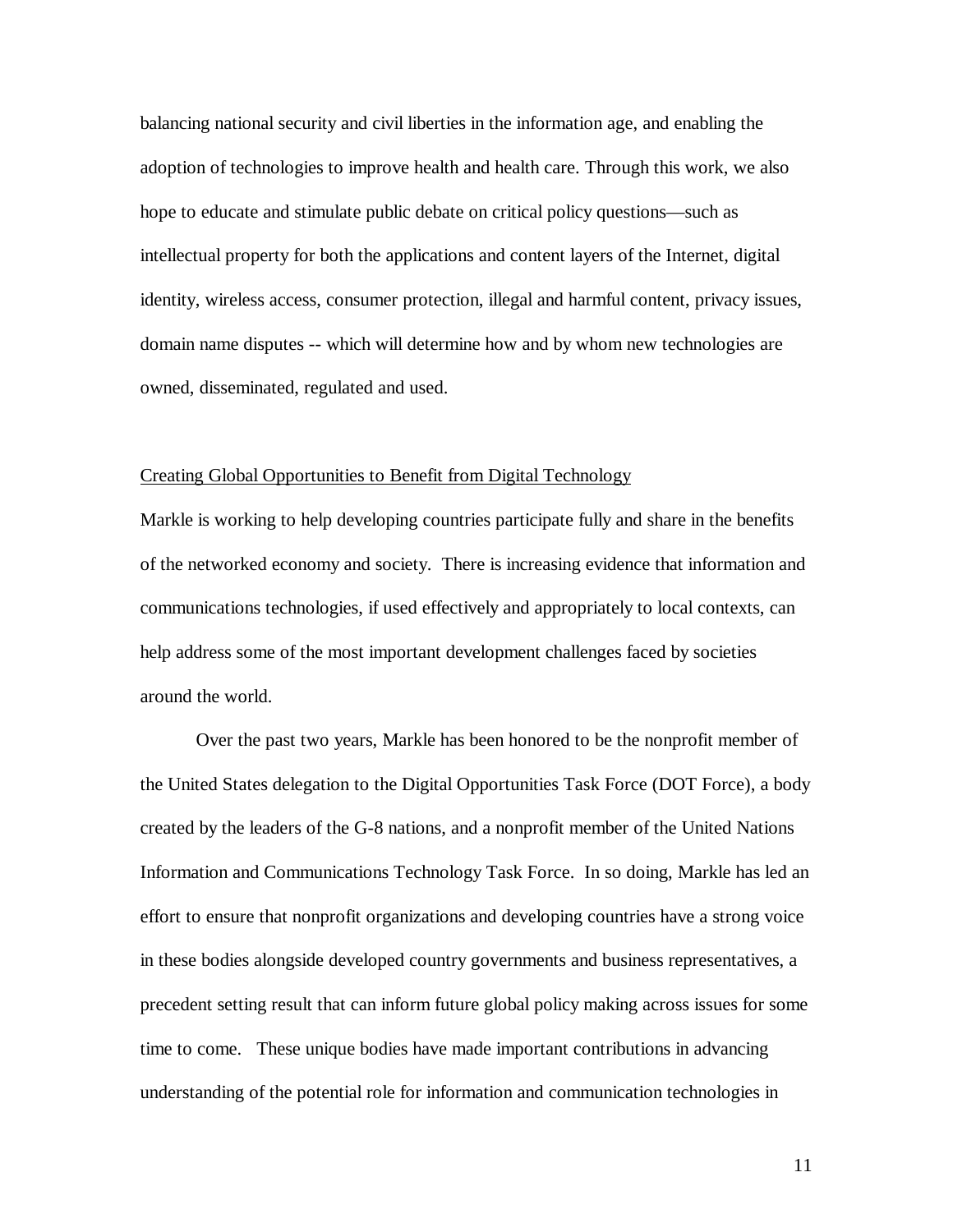helping developing countries meet social and economic goals. They have identified key priorities for each sector, and important collaboration between sectors.

The Markle Foundation cochaired the Dot Force and UN working groups on the participation of developing countries in global technology policy making, and the Dot Force group on national strategies for deployment of technologies towards development goals. In February, the Foundation launched a global public/private partnership with the United Nations Development Programme (UNDP) and a wide set of commercial and nonprofit partners to assist developing countries in the prioritization and implementation of national e-strategies that can advance their development goals. Based on a policy framework we developed with Accenture and UNDP, this Global Digital Opportunity Initiative is mobilizing expertise and resources into a target set of countries. The Initiative aims ultimately to harness digital technology's power to improve health care and education, address social equity issues, reduce poverty and create enhanced economic opportunity.

Finally, we aim to contribute to education and research on these issues, and to supporting a key group of innovators who, we feel, are expanding the potential for this work.

## Establishing a Public Interest Infrastructure

Markle is working to enhance the participation of public interest groups and the public at large in public policy debates. The Foundation seeks to create an overall public interest infrastructure that supports the pursuit of democratically informed decisions. Our work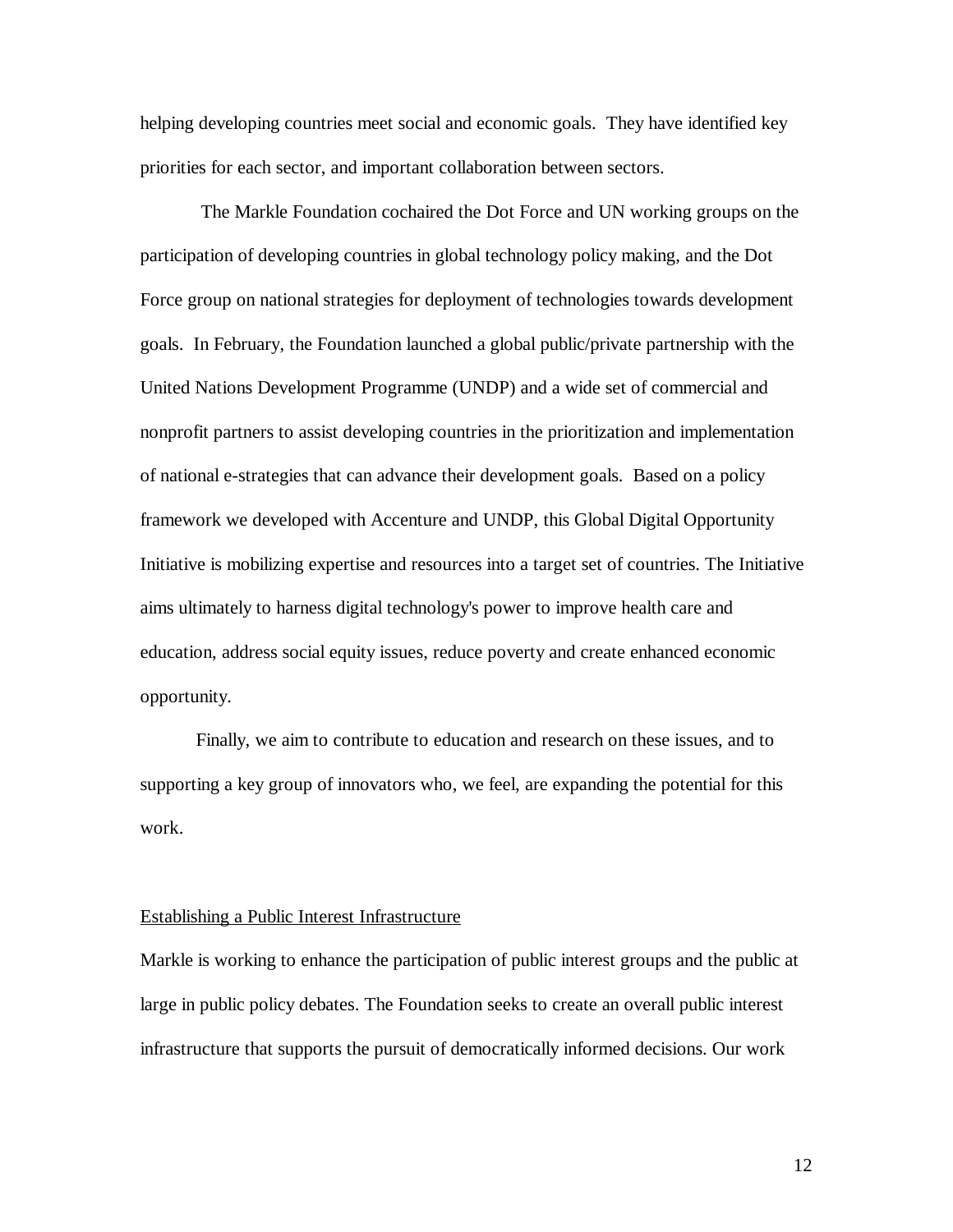includes public education and advocacy, training and research, and public outreach, as well as other tools.

In the spring of 2000, Markle started its Internet Clinical Advocacy Project, designed to encourage legal education within the technology sector and to increase the number of public advocates who work in this area. To date, we have supported such efforts by Professor Pam Samuelson at Boalt Hall School of Law at the University of California, Berkeley, Professor Lawrence Lessig at Stanford Law School, and Professor Peter Jaszi, Professor of Law at American University's Washington College of Law. Expect to see us further our commitment in this area. Among their other work, these clinics are leaders in a case recently accepted for review by the Supreme Court of the United States involving access to public domain material on the Internet -- a case that could have ramifications for the recent congressional extension of copyright law terms.

Finally, broad public debate can be as important as debate within courts and committee rooms, and on this front we joined forces with the New America Foundation to create a Markle Fellowship program designed to help seed a new generation of public intellectuals who can contribute to the global dialogue about information technology and society. We also created the Markle Fellowship program at Oxford University, United Kingdom, to teach students from all over the world how to translate academic research on communications law and policy into public policy initiatives and public awareness.

# National Security in the Information Age

After the terrorist attacks of September 11, we felt a need to examine the role played by information and technology in our national security. This is an area I have been engaged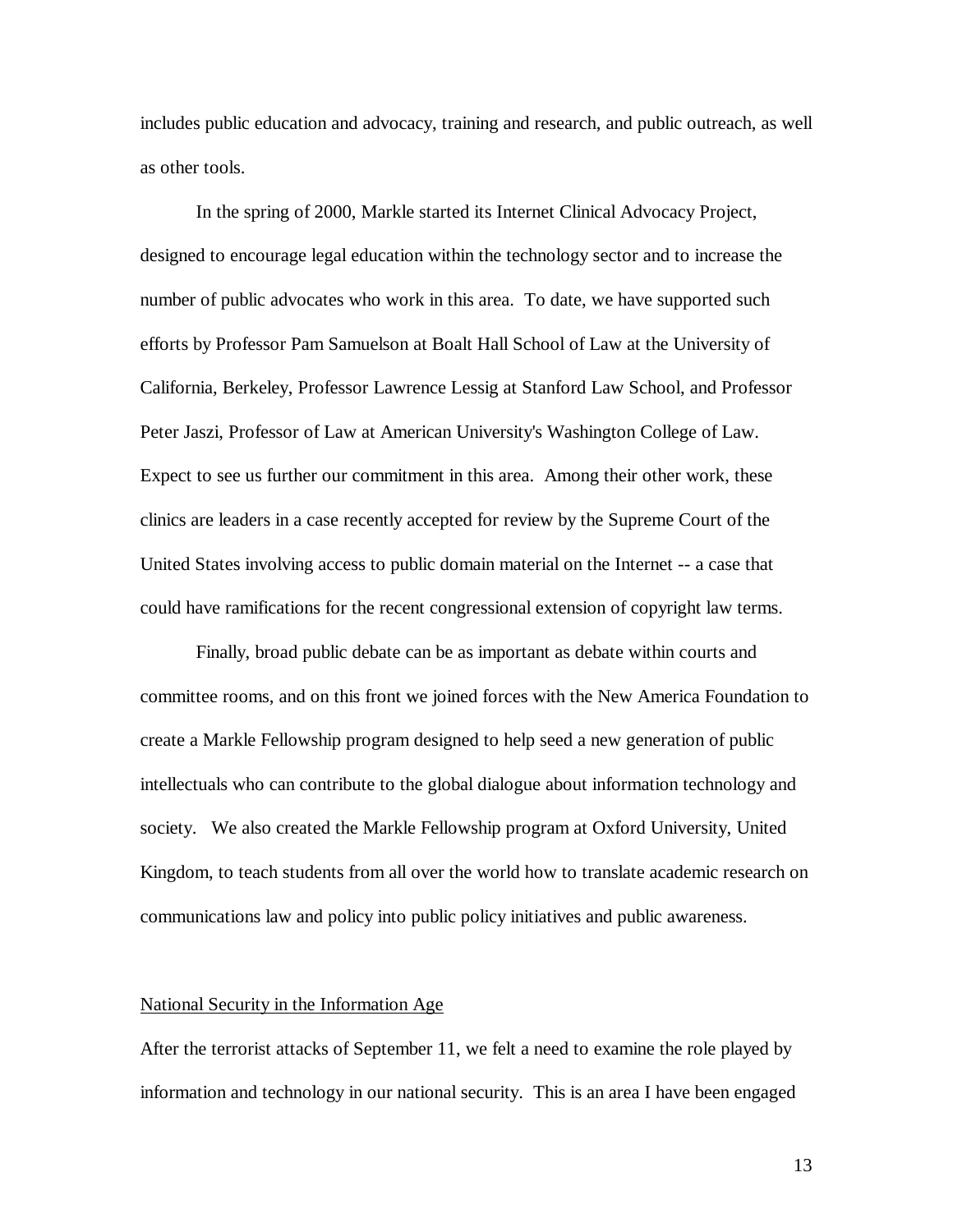in for many years. A number of critical issues have quickly become well known, from the existing agencies' failure to share information to the absence of a comprehensive policy for balancing civil liberties against increasing information needs. Further, although modern technologies offer enormous human benefits, they also hold the potential for great danger in the hands of those who would do harm.

To address these issues, we have created the Markle Task Force on National Security in the Information Age. It will contribute to design of a policy framework for managing information for national security while preserving the freedoms that make our country worth securing. We believe that this framework should emerge from the collaborative work of many sectors of society: government, business, public interest groups and ordinary citizens. The Task Force, formed in collaboration with the Miller Center at the University of Virginia, the Center for Strategic and International Studies (CSIS) and The Brookings Institution, has brought together leaders from a wide range of fields to address key issues collaboratively. Former Netscape Communications CEO James Barksdale and I cochair the task force.

In another national security related initiative, Markle and the Council on Foreign Relations have launched a unique online encyclopedia of terrorism, providing the public with an easy-to-read, authoritative primer on what the experts know -- and don't know - about terrorism. The site, www.terrorismanswers.com, is written and maintained by a team of scholars and journalists at the Council who update the site daily and provide information within a question and answer format.

# **INFORMATION TECHNOLOGIES FOR BETTER HEALTH**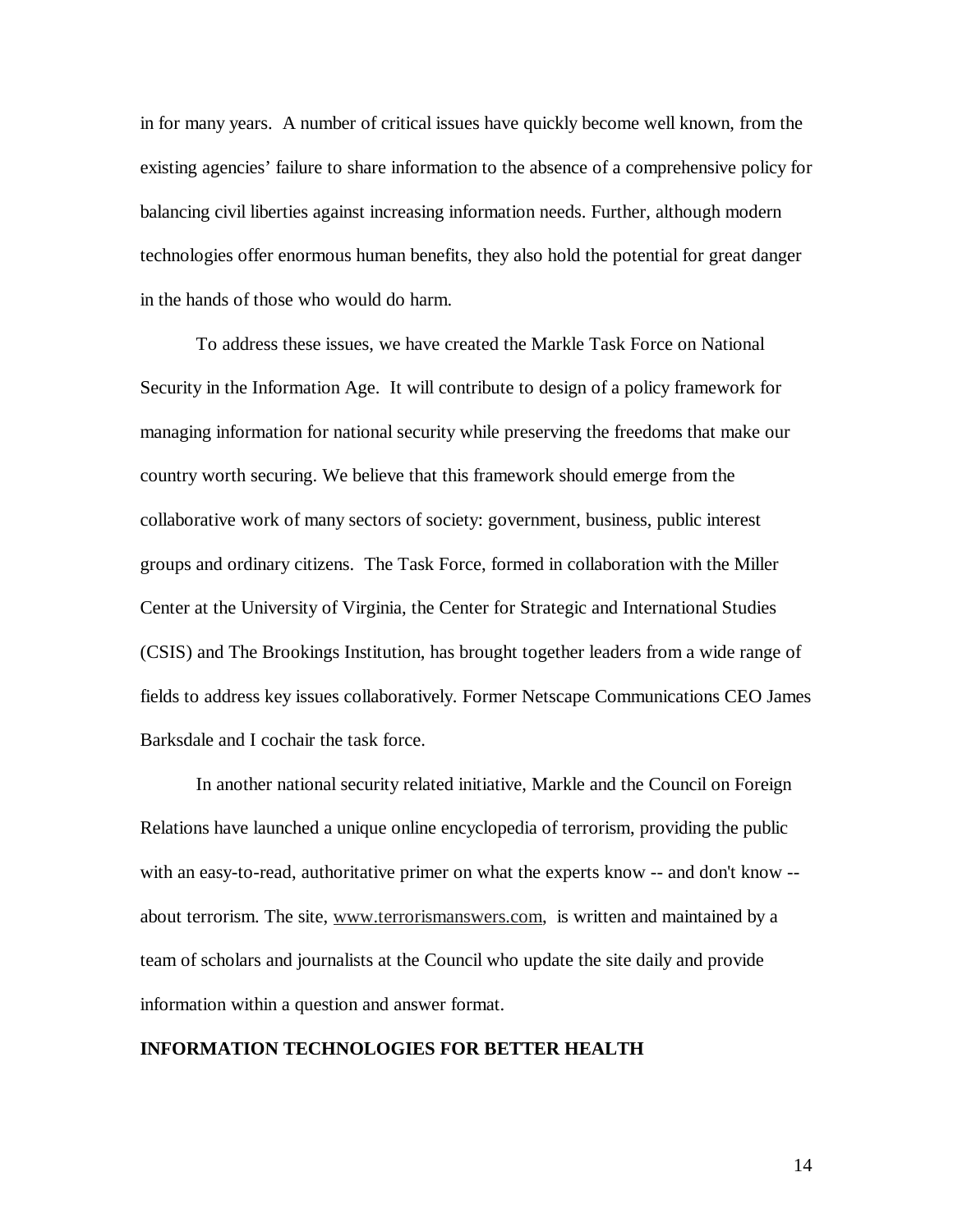The goal of Markle's Information Technologies for Better Health program is to accelerate the use of information technology by patients and consumers to improve the quality of health and health care. It is no secret that the United States health care system faces growing challenges -- crises of stretched resources, an aging population, and the need to make the best use of an ever-burgeoning scientific knowledge base. We believe these challenges can only be met by significant changes in the way the health care system uses information.

Information technology represents a profound opportunity to enhance health care in this country. Uniform standards for electronic medical information can have a great impact on improving patient care and facilitating academic research. The Internet, the electronic medical record, and other tools increasingly enable patients to take greater responsibility for managing their health and acting as informed consumers of health care services. Emerging technologies have unprecedented ability to assist patients and their physicians in making decisions by providing medical information when and where it is most needed. Information can also support patients in maintaining wellness and preventing illness and injury, in addition to effectively evaluating and choosing treatments for problems when they arise.

We have launched an ambitious set of projects designed to yield data, experience, and working relationships that will deepen our understanding of the environment in which we operate and help us establish our point of view with others. The lessons we learn will inform the direction of our evolving strategy in the long term. Ultimately, we seek manageable interventions that have the potential to move the system in the right direction - - projects that allow us to be aggressive yet realistic.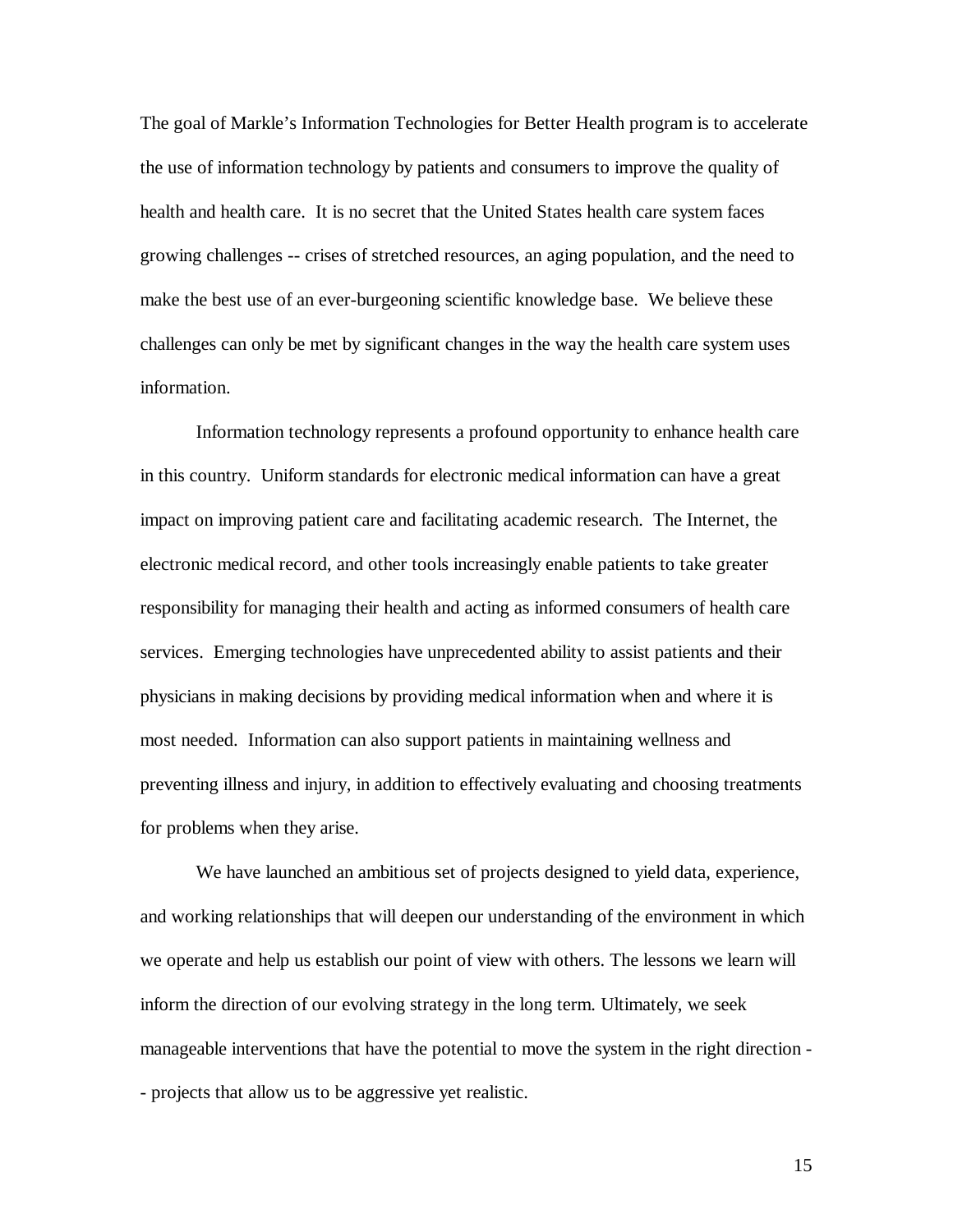Our strategic approach in the health arena consists of four closely related branches: incubating solutions; influencing policy; supporting research; and engaging the public.

#### Incubating Solutions

We are keenly interested in technologies and systems that have the potential to transform health care and consumers' relationship to it. The access to one's health information through an electronic medical record (EMR), in particular, could, if well designed and widely adopted, serve as a central -- and transformational -- element of the health care system. There are many arguments in favor of EMRs. Yet EMRs are used by fewer than 5 percent of health care institutions and the design of the vast majority of such systems limits their potential benefit to consumers and the health system. Markle has engaged researchers in several academic institutions to conduct exploratory work on the potential value in giving patients access to their own electronic medical information.

# Influencing Policy

We have recently launched the Connecting for Health Collaborative, an ambitious public/private initiative designed to improve patient care by promoting the adoption of an initial set of standards for electronic medical information, in a way that protects patient privacy. Achievement of this goal could improve clinical decision-making, reduce medical errors, accelerate research on patient outcomes and increase the effectiveness of public health efforts. Most importantly, we hope this work will be an important first step toward ultimately enabling patients to gain access to secure medical information in order to become more informed partners in their own care.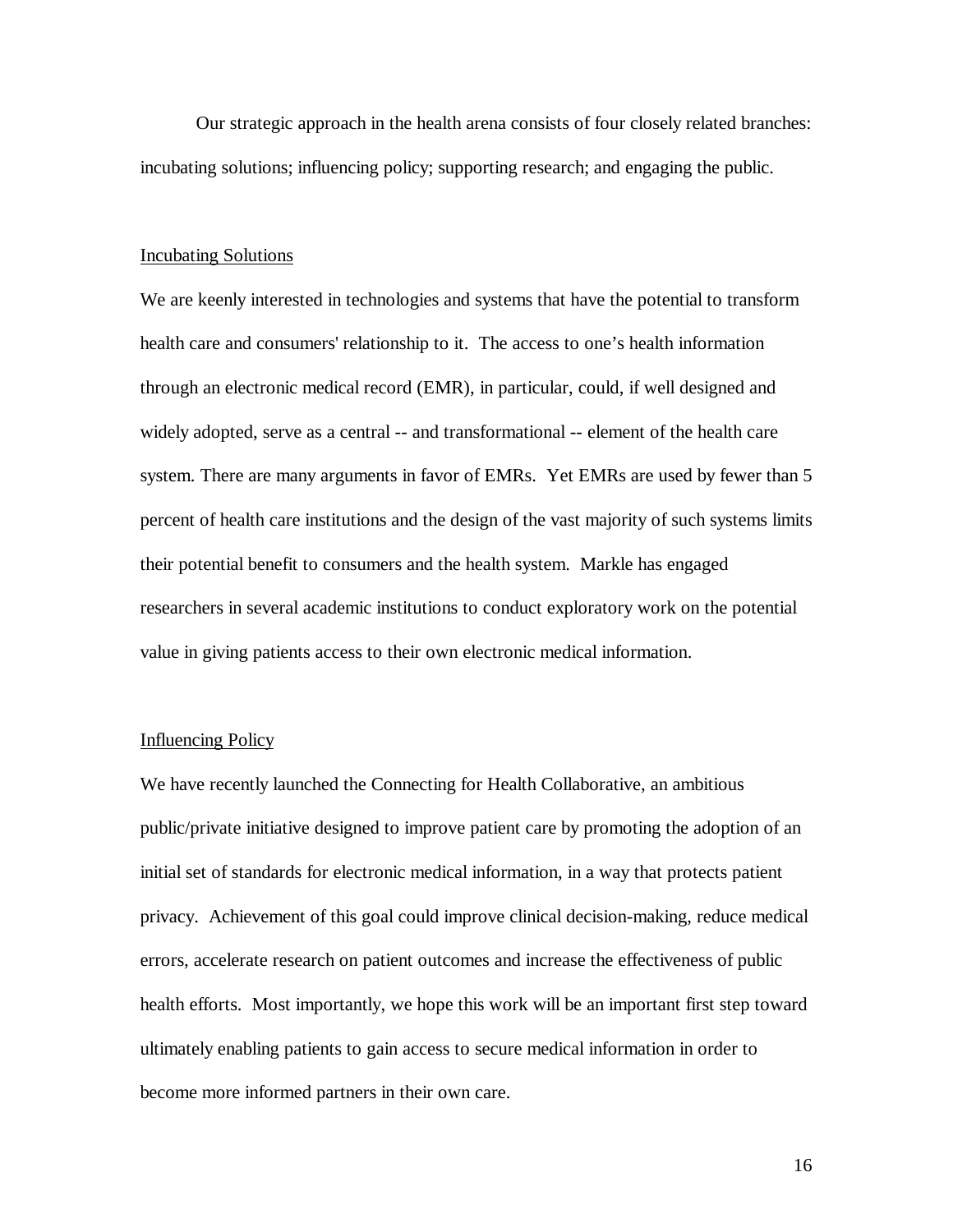Markle is convening the Collaborative, which includes practicing clinicians, hospitals, employers and other third-party payers, federal and state government organizations, health care information technology organizations, academic and research institutions, national standards groups, accrediting organizations, manufacturers, community organizations, and consumers.

# Supporting Research

Despite a rapid proliferation of online health information, there is inadequate documented evidence that information technologies can transform consumer behavior or improve health outcomes. We believe that such documentation is essential to the acceptance of technologies within the field. Equally lacking is specific information about which characteristics of systems, tools, and content are most effective. We have therefore mounted two research projects that are bolstering the case for the integration of health care and information technology and also yielding knowledge that can be applied in a wide variety of situations and systems.

The first, a joint project with the National Cancer Institute, involves The Comprehensive Health Enhancement Support System (CHESS). CHESS is a computerbased system developed at the University of Wisconsin that gives individuals facing health crises access to information, decision-making tools, and professional support services from their homes. It also links them to a community of others with the same health condition. Markle is making CHESS available to approximately 300 underserved women with breast cancer in Detroit and rural Wisconsin. The project is designed to test, for the first time, the viability and efficacy of CHESS in a community-based setting. In our research, CHESS is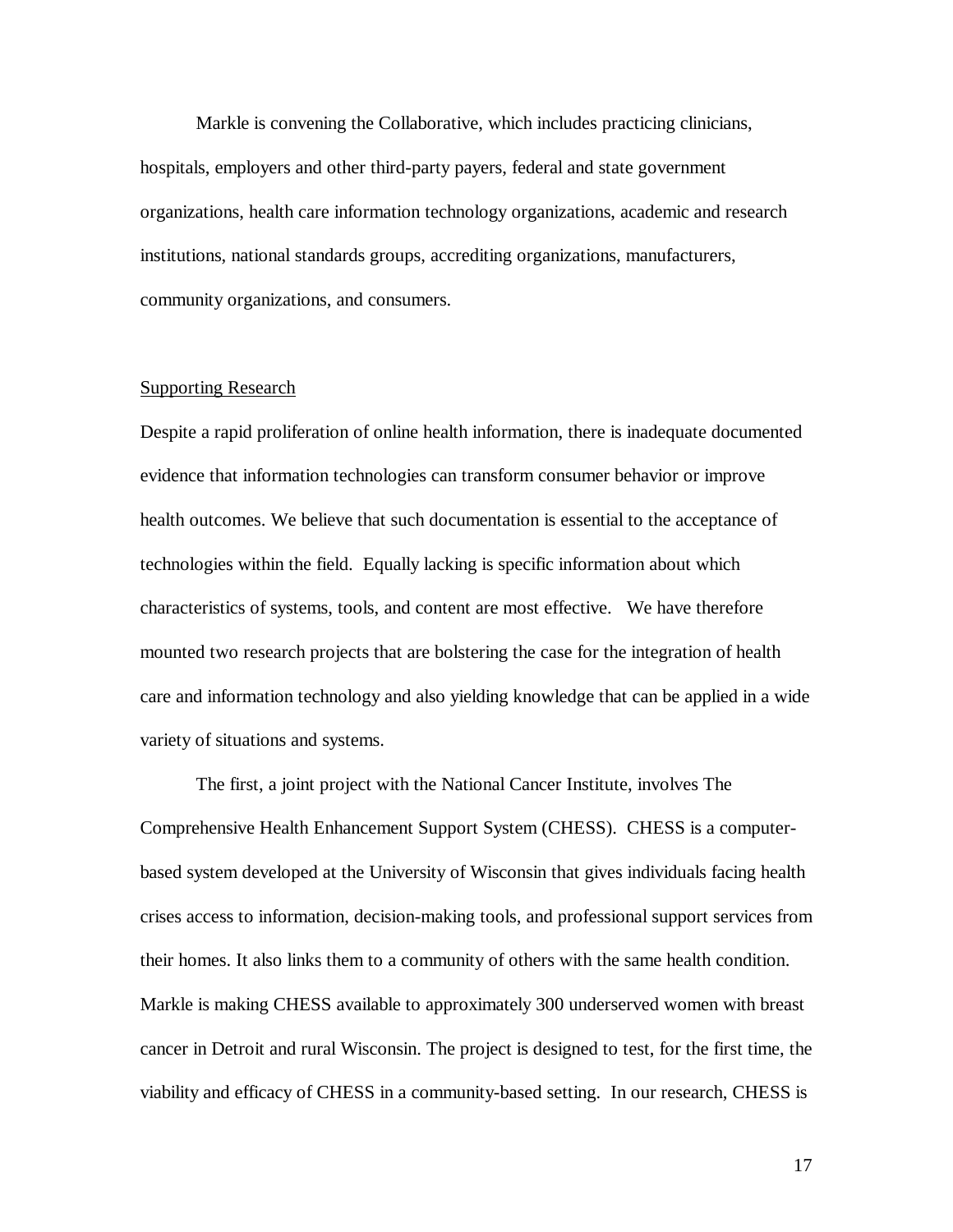proving to improve patients' quality of life and promote more efficient use of health care services, with especially positive results among underserved populations.

In our second project, Markle is collaborating with Partners HealthCare and Brigham and Women's Hospital in Boston to study the effects of increased patient access to their own medical information via a secure Internet portal. The project tracks patients' use of the portal and assesses the impact of such access on their health and health-related behavior. In parallel, the Foundation for Accountability (FACCT) is analyzing the potential value of patient-generated reports on the health care services they receive. This study will use FACCT's "Compare Your Care" Internet-based tool to collect patientreported data, which will be linked to data from the patients' electronic medical records and evaluated for accuracy.

#### Engaging the Public

Among the significant barriers to the realization of our vision is the prevailing concept of the patient's role. We believe it is critical that patients and consumers of health care evolve from being passive participants into active partners with their physicians in navigating their health and health care. Although the Internet has played a key role in changing the traditional dynamic by taking medical knowledge from the doctor's bookshelf and putting it on the consumer's desktop, the historically prevalent relationship is still ingrained in the popular culture. To encourage the public to take on a more active role, it is important to provide models of a new dynamic. We plan to use new media as well as old media, through relationships such as the one we have with Oxygen, to expose the public to new ideas and to encourage them to participate in shaping new norms.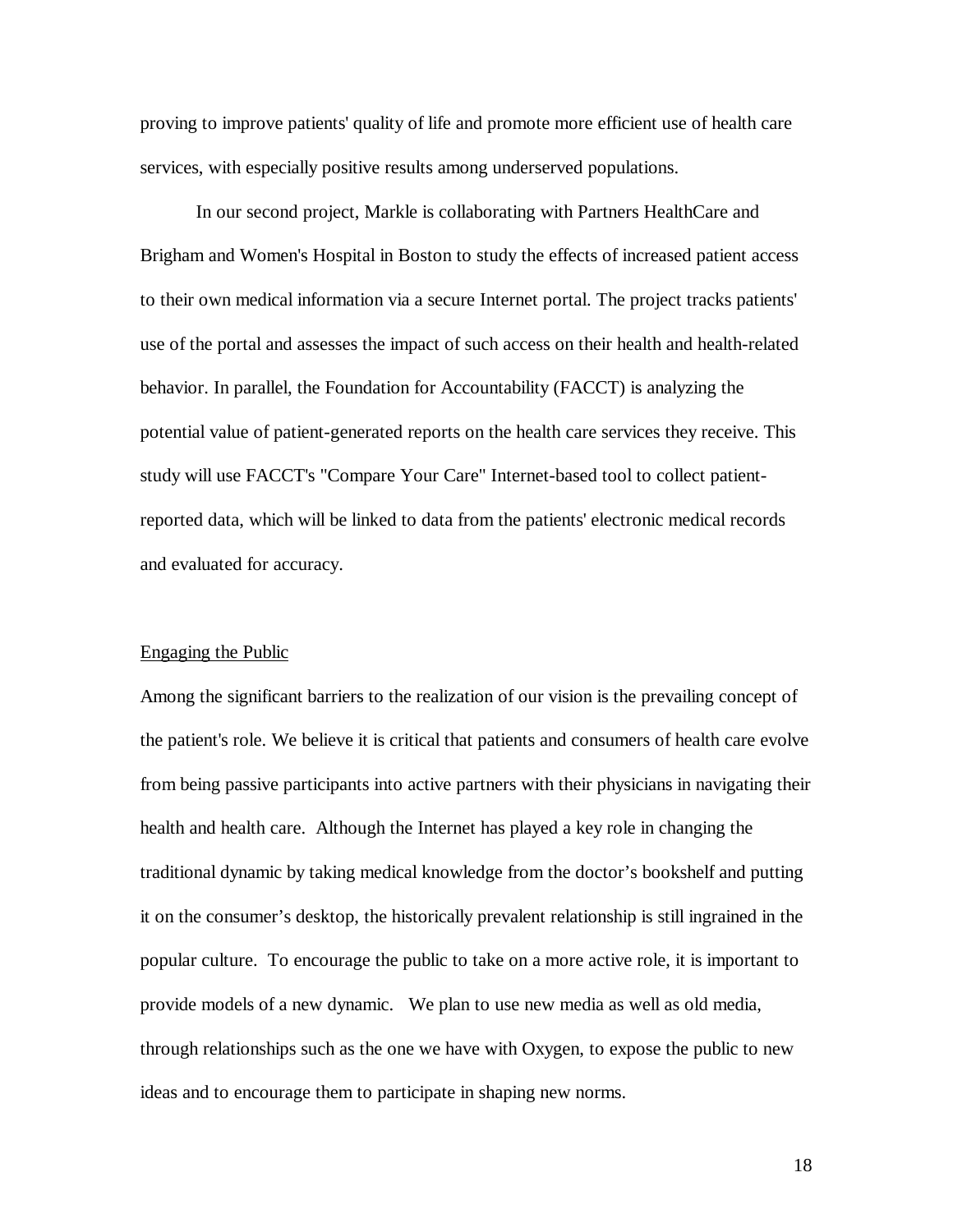## **INTERACTIVE MEDIA FOR CHILDREN**

Markle established its Interactive Media for Children program to realize the benefits of interactive media to help children grow, learn and develop, and to promote an interactive media industry that recognizes and is responsive to children's learning and development needs. We believe that educational products can be exciting, popular and therefore commercially sustainable. Given rapid changes in children's media, in both technology and market forces, we find that our program must itself change, learn, and develop. First let me give you a report on our work to date and then I will tell you about the current reevaluation of program strategies and goals.

Beginning in 1999, we set the goal of seeing market forces tap into the power of digital technology to help children grow and learn. Put simply, our strategy has been to stimulate links between the best developmental and media research and excellent product development and distribution.

Over the past three years, we have worked in the following areas: promoting research on the potential and actual effects of interactive media on children's learning and development; identifying and promoting market-driven production models informed by such research; and influencing public and industry expectations about the role and potential of interactive media in children's lives.

#### Promoting Research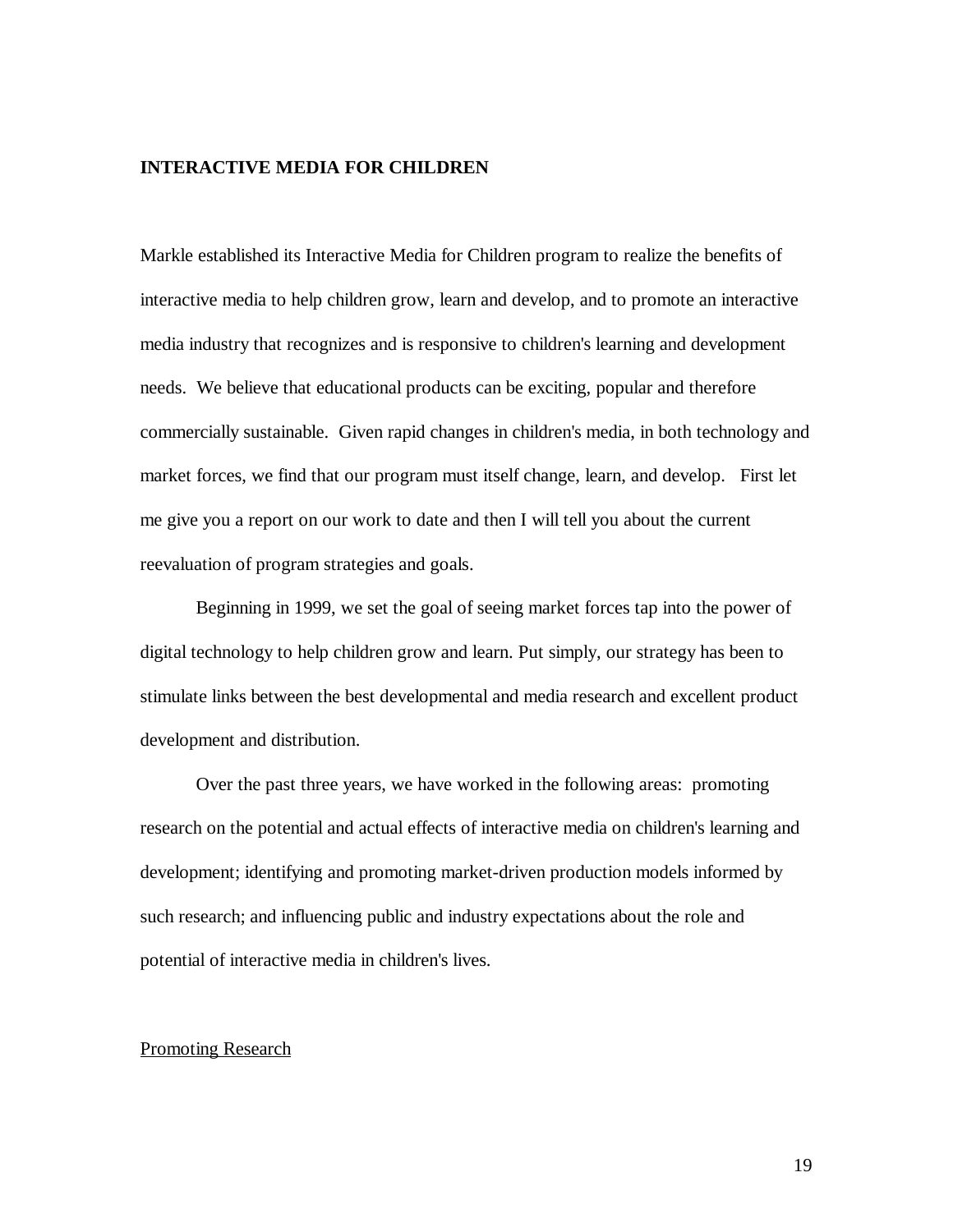In 2000, Markle released a comprehensive analysis of what is known about children's interactive media, led by Professor Ellen Wartella, dean of the College of Communication at The University of Texas at Austin. This analysis of existing research on interactive media and its effects on children in out-of-school settings was published as "Growing up with Interactive Media: What We Know and What We Don't Know About the Impact of New Media on Children." We distributed this compendium to software, hardware, and toy designers, executives, educators, and academics. The study pointed to the need for new models in the development of interactive media and the need for new media policies that are grounded in developmental theory and research. It also called for improved research and analyses of the potential of these media.

In addition, we collaborated on a symposium with the American Psychological Association to explore the relationship between technology and childhood and address the need for developmental research.

#### Identifying and Promoting Production Models

In 2001, we created and presented Markle Media Forums, bringing together toy producers who had initiated seminal projects in children's media. At three forums, the producers of Leap Pad, Blue's Clues, and SimCity explained the development and the success of their products, demonstrating the connection between developmental research and marketplace viability. The Foundation also cosponsored a conference with the American Center for Children and Media to address the creative needs, challenges and opportunities of those developing digital media properties for children.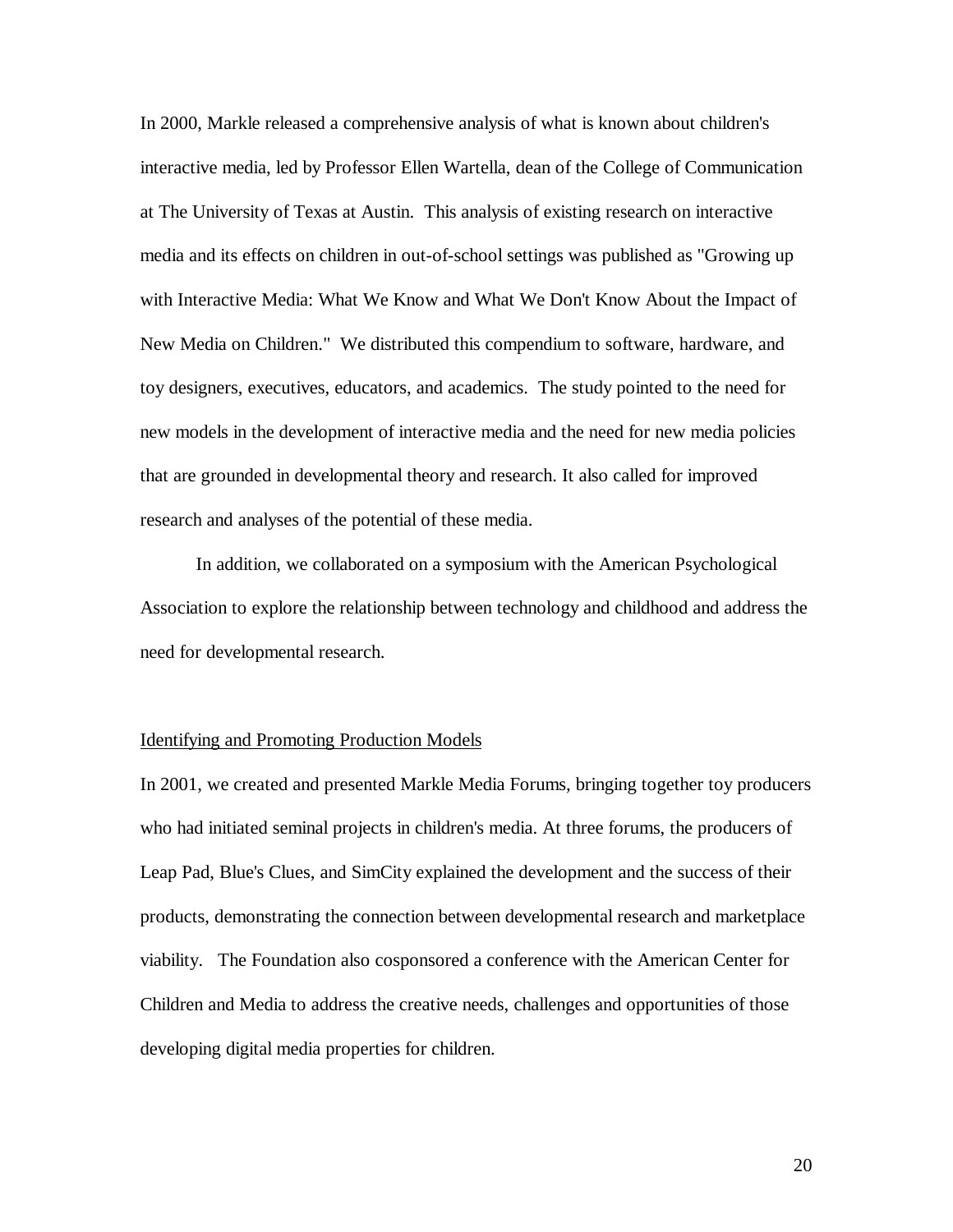In addition, we have directly supported experimentation with new production models. Markle also created experimental partnerships with major media producers: with Discovery Channel to create interactive media that was based on developmental research, and with PBS, to identify a long-term strategy for educational programming across all media, old and new.

# Influencing Public and Industry Expectations

In the fall of 2001, we cosponsored a conference with the Cultural Policy Program of the University of Chicago to examine the impact of video games on American culture, and to better inform the creation of public policies. Furthermore, we have convened presentations of the Nickelodeon/Yankelovich Youth Monitor to provide our partners and stakeholders with insights about the ever-changing youth market.

We believe this work has contributed to a larger understanding of the kind of products that should be developed as well as the establishment of a framework for developing them. In September of 2001, however, we recognized that the children's media environment had been changing significantly since we initially developed our program strategy.

We therefore began a period of careful reexamination of program goals and objectives in this program area, working with the consulting firm of Just Kid, Inc. to gain an in-depth look at the industry environment. Two key changes are evident in the industry. First, products are getting more sophisticated, and in many cases already offering greater benefits to children; there is evidence that leading interactive media companies are looking to research-based knowledge of child development in their product development. Second,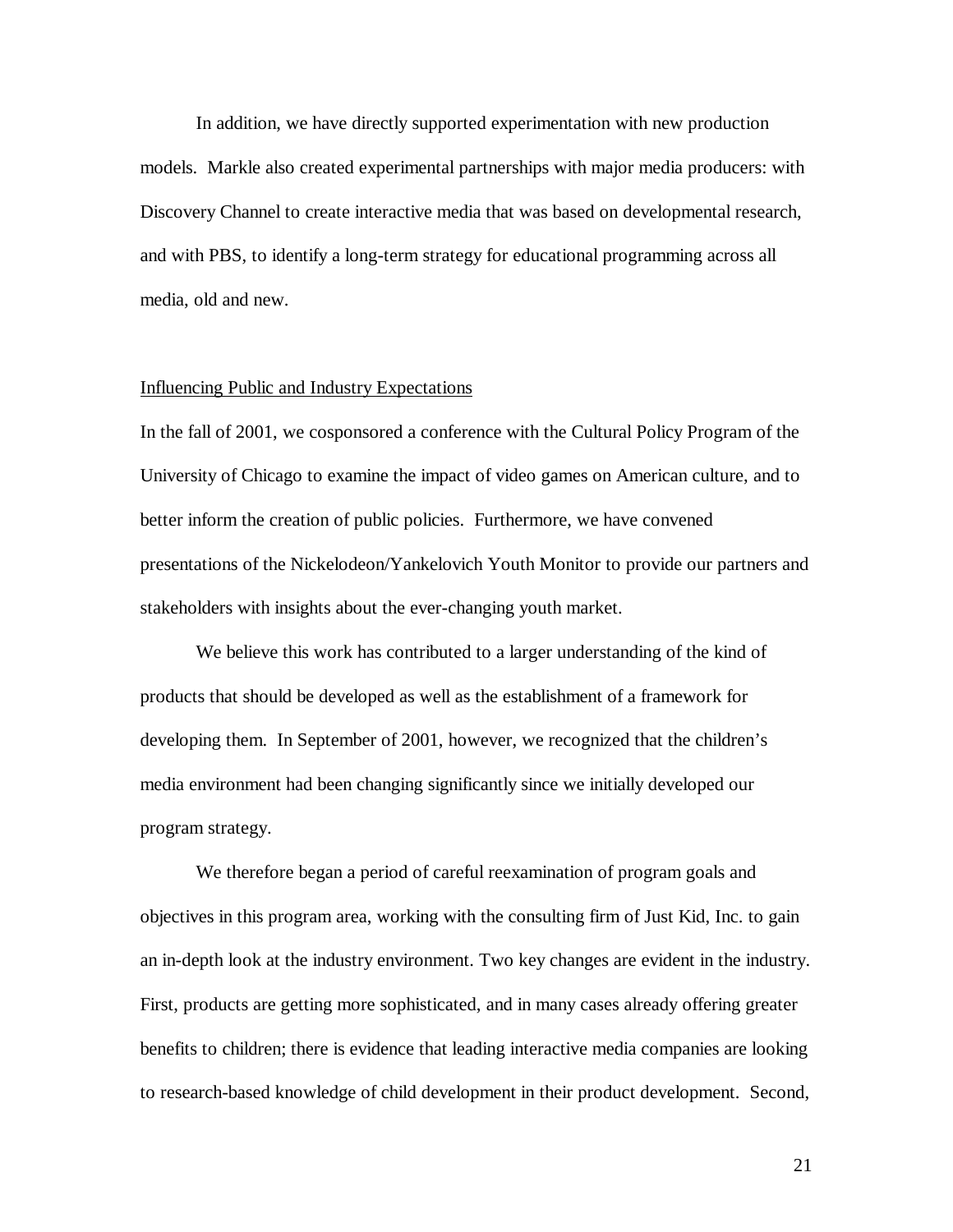the industry is heavily affected by the end of the dot com boom and is concentrating rapidly.

To continue having an impact in the children's arena, we need to reassess our activities to ensure that we are working effectively within it and continuing to act where we can fill an important need. Markle will be entering into an extended planning period for the children's program of at least six to eight months. We believe the result will be better strategies for promoting the development of interactive learning.

#### **THE OPPORTUNITY FUND**

We cannot properly serve the public interest in such a fast-changing new media environment if we are not open to changing ideas and opportunities. Markle's Opportunity Fund allows us to seize opportunities beyond our program areas and to focus on shifting priorities of social need.

Let me provide an example of how we employ the Opportunity Fund. In 1999, as we formulated our new program areas, we saw that it was not necessary to create a formal program aimed at narrowing the digital divide in the United States. Trends were positive and the field was populated with the good work of many others. However, while access was increasing among all groups, there was little content being developed for the specific needs of low-income and low-literacy populations.

We felt we should act fast to try to raise this issue, and made an allocation to understand the way in which information technology can serve these populations and to develop content and services for them. Our initial partners included The Children's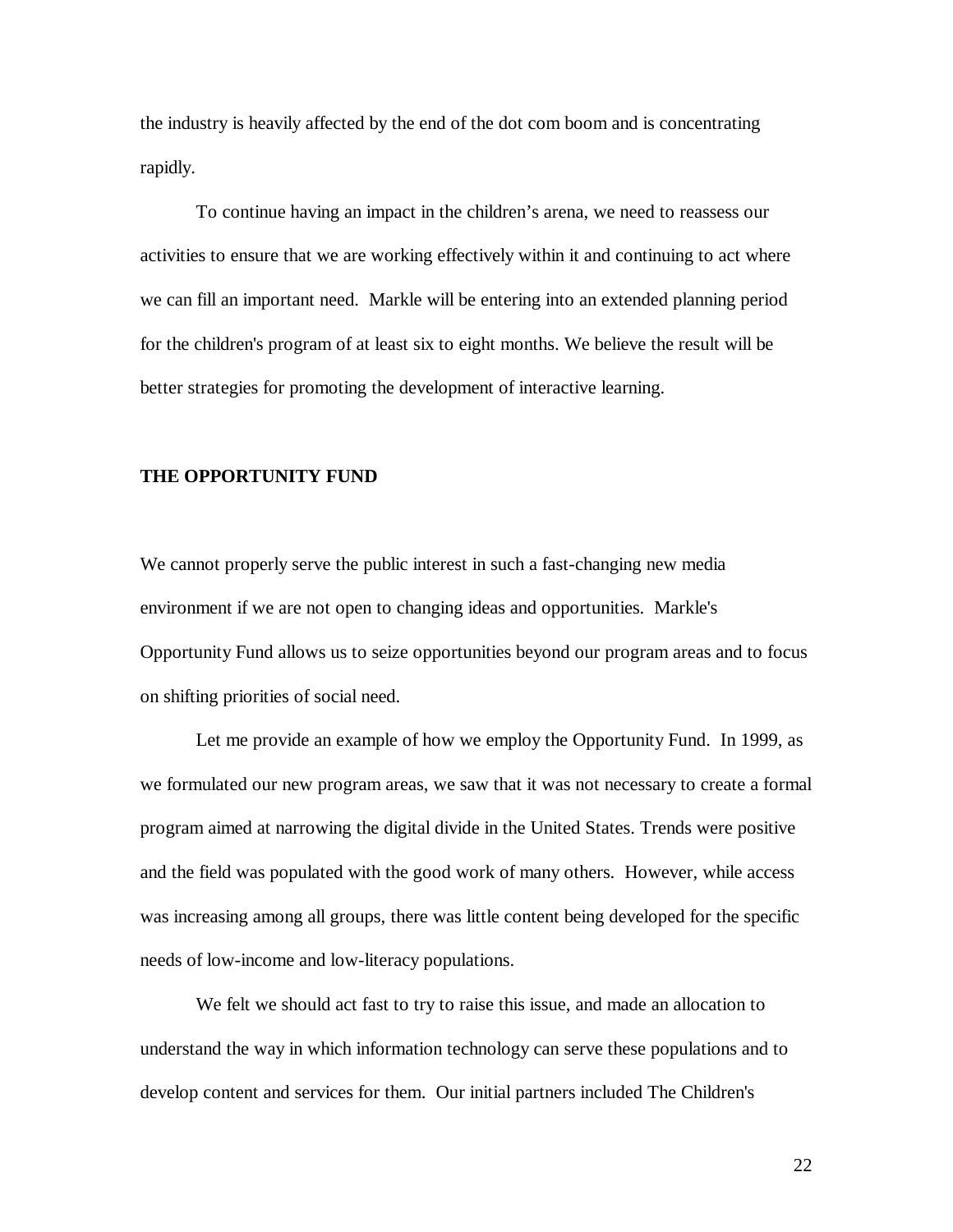Partnership (TCP), The Leadership Conference on Civil Rights, and the Educational Netcasting Foundation. The effort included support for TCP's study, "Online Content for Low-Income and Under-served Americans: The Digital Divide's New Frontier." This path-breaking study analyzed the needs of low income Americans and those with language and geographic barriers -- and provided a practical road map for the private and public sectors to work together to tackle this issue. We subsequently supported TCP's development of a recently-launched online portal, Community Contentbank (www.contentbank.org). This new web site is geared to community-based organizations and provides information on neighborhood-specific health, education, housing and employment resources to members of their communities.

Markle's election-related project, Web White & Blue, was run as an Opportunity Fund effort in 2000. As part of this effort, 17 major news media and public information web sites participated by sharing news information and featuring the Web White & Blue site link. Visitors to the Web White & Blue site had access to rich political information and interactive applications, and could participate in a rolling cyberdebate between presidential candidates. Independent evaluation of this project shows that Web White  $\&$ Blue 2000 was considered a credible source of political information.

#### **MOVING FORWARD**